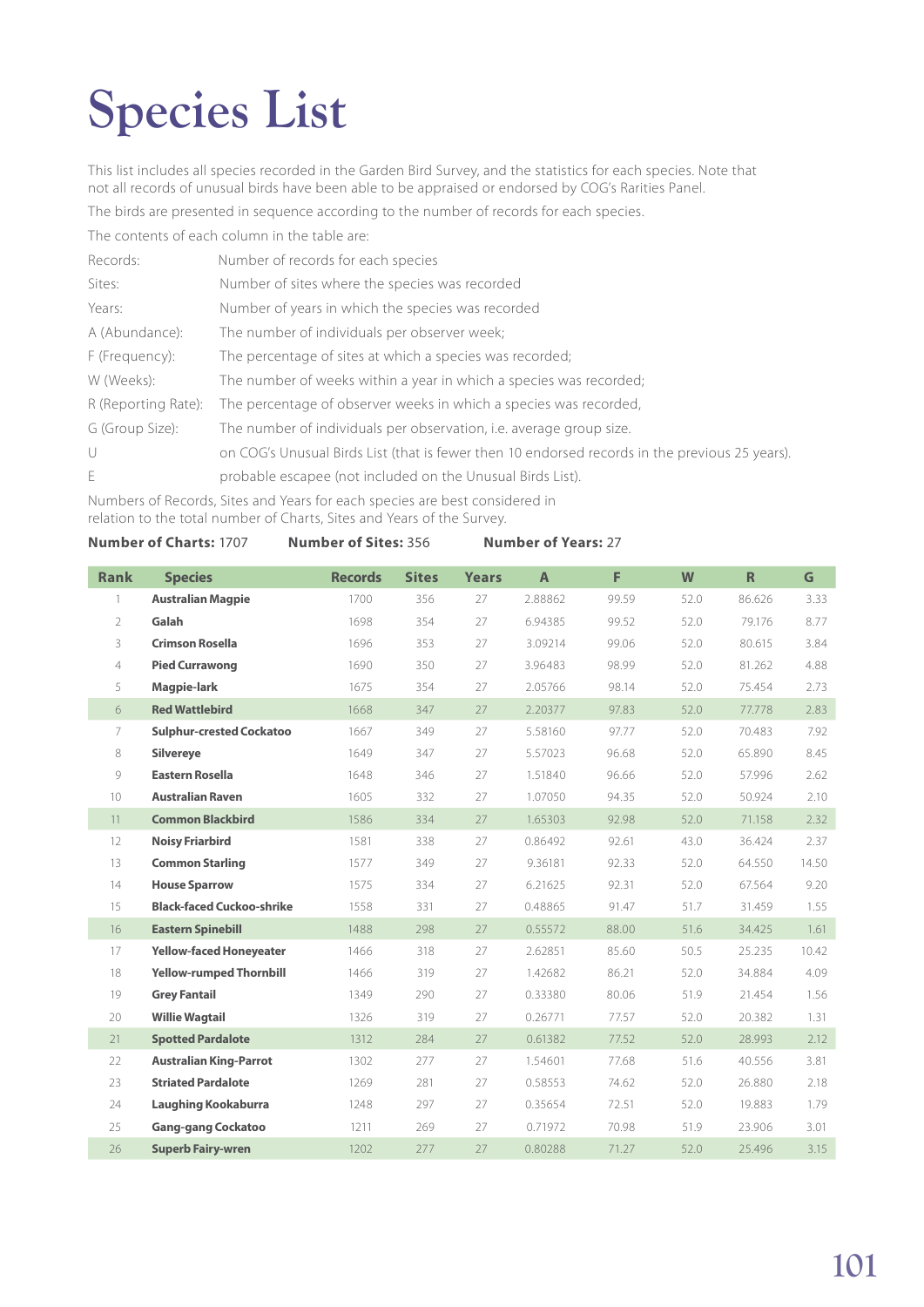| <b>Rank</b> | <b>Species</b>                      | <b>Records</b> | <b>Sites</b> | <b>Years</b> | A       | F     | W    | $\mathsf R$ | G     |
|-------------|-------------------------------------|----------------|--------------|--------------|---------|-------|------|-------------|-------|
| 27          | <b>Common Myna</b>                  | 1181           | 254          | 27           | 2.92663 | 71.84 | 51.9 | 49.602      | 5.90  |
| 28          | <b>Golden Whistler</b>              | 1017           | 224          | 27           | 0.14555 | 60.92 | 43.1 | 12.369      | 1.18  |
| 29          | <b>Rufous Whistler</b>              | 896            | 230          | 27           | 0.09342 | 52.12 | 43.8 | 7.691       | 1.21  |
| 30          | <b>Rock Dove</b>                    | 879            | 235          | 27           | 1.21203 | 50.70 | 52.0 | 17.653      | 6.87  |
| 31          | <b>White-naped Honeyeater</b>       | 871            | 238          | 27           | 0.58943 | 51.04 | 30.7 | 6.640       | 8.88  |
| 32          | <b>White-eared Honeyeater</b>       | 849            | 237          | 27           | 0.09940 | 49.80 | 40.9 | 7.493       | 1.33  |
| 33          | Weebill                             | 845            | 203          | 27           | 0.46559 | 49.99 | 51.9 | 18.001      | 2.59  |
| 34          | <b>Crested Pigeon</b>               | 838            | 191          | 27           | 1.16735 | 56.90 | 40.8 | 36.093      | 3.23  |
| 35          | <b>Brown Thornbill</b>              | 780            | 187          | 27           | 0.26020 | 46.99 | 51.0 | 13.479      | 1.93  |
| 36          | <b>White-plumed Honeyeater</b>      | 725            | 224          | 27           | 0.14526 | 42.38 | 46.4 | 6.918       | 2.10  |
| 37          | <b>Olive-backed Oriole</b>          | 691            | 165          | 27           | 0.05782 | 41.41 | 34.4 | 5.295       | 1.09  |
| 38          | <b>Red-rumped Parrot</b>            | 679            | 216          | 27           | 0.41067 | 39.31 | 50.8 | 8.539       | 4.81  |
| 39          | <b>European Goldfinch</b>           | 672            | 207          | 27           | 0.26194 | 38.51 | 47.6 | 7.717       | 3.39  |
| 40          | <b>Welcome Swallow</b>              | 657            | 209          | 27           | 0.22868 | 37.66 | 49.4 | 6.990       | 3.27  |
| 41          | <b>Grey Shrike-thrush</b>           | 654            | 191          | 27           | 0.07763 | 38.14 | 47.9 | 6.888       | 1.13  |
| 42          | <b>Masked Lapwing</b>               | 633            | 186          | 27           | 0.09784 | 37.48 | 47.6 | 5.333       | 1.83  |
| 43          | <b>Striated Thornbill</b>           | 608            | 177          | 27           | 0.21226 | 35.97 | 45.8 | 5.730       | 3.70  |
| 44          | <b>Grey Currawong</b>               | 595            | 166          | 27           | 0.08276 | 34.79 | 49.2 | 6.974       | 1.19  |
| 45          | <b>Southern Boobook</b>             | 587            | 172          | 27           | 0.04043 | 34.93 | 38.1 | 3.704       | 1.09  |
| 46          | <b>Australian Hobby</b>             | 584            | 163          | 27           | 0.03474 | 34.49 | 36.4 | 2.929       | 1.19  |
| 47          | <b>Dollarbird</b>                   | 569            | 158          | 27           | 0.05659 | 32.71 | 22.2 | 3.508       | 1.61  |
| 48          | <b>Fuscous Honeyeater</b>           | 550            | 151          | 27           | 0.12981 | 32.74 | 24.5 | 4.265       | 3.04  |
| 49          | <b>White-winged Chough</b>          | 507            | 155          | 27           | 0.37145 | 29.91 | 44.9 | 4.709       | 7.89  |
| 50          | <b>Scarlet Robin</b>                | 475            | 159          | 27           | 0.04102 | 27.46 | 26.0 | 2.797       | 1.47  |
| 51          | <b>White-browed Scrubwren</b>       | 446            | 126          | 27           | 0.13411 | 27.00 | 47.3 | 7.770       | 1.73  |
| 52          | <b>Pallid Cuckoo</b>                | 442            | 154          | 27           | 0.02916 | 25.93 | 19.0 | 2.658       | 1.10  |
| 53          | <b>Australian Wood Duck</b>         | 422            | 144          | 27           | 0.20681 | 25.08 | 39.4 | 4.223       | 4.90  |
| 54          | <b>Yellow-tailed Black-Cockatoo</b> | 411            | 125          | 24           | 0.35645 | 27.22 | 19.8 | 4.301       | 8.29  |
| 55          | <b>Red-browed Finch</b>             | 410            | 130          | 27           | 0.32411 | 24.58 | 44.0 | 4.710       | 6.88  |
| 56          | <b>Collared Sparrowhawk</b>         | 401            | 140          | 27           | 0.02069 | 23.96 | 30.6 | 1.936       | 1.07  |
| 57          | Noisy Miner                         | 394            | 134          | 27           | 0.22261 | 22.71 | 50.3 | 6.027       | 3.69  |
| 58          | <b>White-throated Needletail</b>    | 386            | 136          | 27           | 0.20630 | 23.10 | 11.0 | 1.074       | 19.22 |
| 59          | <b>Straw-necked Ibis</b>            | 383            | 128          | 27           | 0.39044 | 23.48 | 25.7 | 2.350       | 16.61 |
| 60          | <b>Brown Goshawk</b>                | 369            | 132          | 27           | 0.01191 | 21.79 | 21.4 | 1.121       | 1.06  |
| 61          | <b>Leaden Flycatcher</b>            | 362            | 111          | 27           | 0.03154 | 21.30 | 23.0 | 2.269       | 1.39  |
| 62          | <b>Double-barred Finch</b>          | 339            | 112          | 27           | 0.12009 | 19.73 | 37.3 | 3.044       | 3.94  |
| 63          | <b>Nankeen Kestrel</b>              | 337            | 139          | 27           | 0.02177 | 19.27 | 28.1 | 1.900       | 1.15  |
| 64          | <b>Sacred Kingfisher</b>            | 328            | 139          | 27           | 0.01120 | 18.86 | 15.4 | 1.008       | 1.11  |
| 65          | <b>White-throated Gerygone</b>      | 311            | 111          | 27           | 0.01837 | 17.88 | 20.7 | 1.684       | 1.09  |
| 66          | <b>White-throated Treecreeper</b>   | 295            | 81           | 27           | 0.05473 | 16.97 | 46.8 | 4.766       | 1.15  |
| 67          | <b>Satin Bowerbird</b>              | 272            | 65           | 26           | 0.12082 | 17.24 | 35.7 | 4.488       | 2.69  |
| 68          | <b>Buff-rumped Thornbill</b>        | 270            | 78           | 27           | 0.11596 | 15.80 | 40.0 | 3.151       | 3.68  |
| 69          | <b>White-faced Heron</b>            | 266            | 111          | 27           | 0.03067 | 15.83 | 31.7 | 2.065       | 1.48  |
| 70          | <b>Dusky Woodswallow</b>            | 257            | 97           | 27           | 0.07652 | 15.29 | 18.1 | 1.161       | 6.59  |
| 71          | <b>Wedge-tailed Eagle</b>           | 252            | 102          | 28           | 0.01214 | 15.15 | 15.9 | 0.839       | 1.45  |
| 72          | <b>Little Corella</b>               | 240            | 92           | 22           | 0.11903 | 17.71 | 28.8 | 2.493       | 4.78  |
| 73          | <b>Mistletoebird</b>                | 240            | 66           | 27           | 0.02423 | 14.25 | 27.8 | 2.186       | 1.11  |
| 74          | <b>Fan-tailed Cuckoo</b>            | 225            | 97           | 25           | 0.01033 | 14.07 | 16.5 | 0.984       | 1.05  |
| 75          | <b>Rose Robin</b>                   | 221            | 75           | 27           | 0.01288 | 13.60 | 16.8 | 1.193       | 1.08  |
| 76          | <b>Australian White Ibis</b>        | 198            | 83           | 27           | 0.15766 | 12.01 | 18.6 | 1.054       | 14.95 |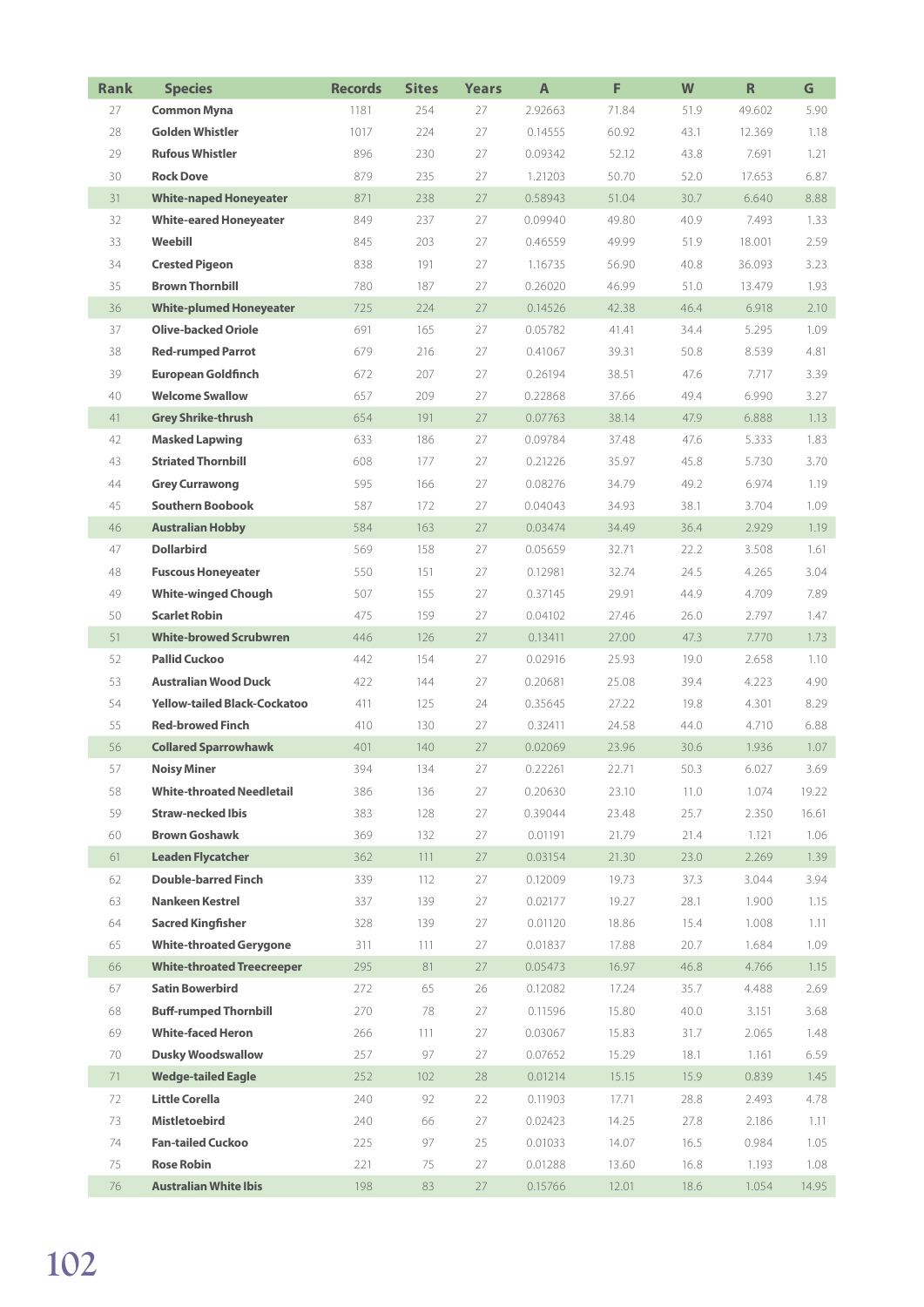| <b>Rank</b> | <b>Species</b>                   | <b>Records</b> | <b>Sites</b> | <b>Years</b> | $\mathsf{A}$ | F     | W    | $\mathsf R$ | G                 |
|-------------|----------------------------------|----------------|--------------|--------------|--------------|-------|------|-------------|-------------------|
| 77          | <b>Crescent Honeyeater</b>       | 193            | 77           | 27           | 0.02294      | 11.44 | 19.4 | 1.645       | 1.39              |
| 78          | <b>Grey Butcherbird</b>          | 193            | 90           | 26           | 0.01207      | 11.74 | 12.2 | 1.133       | 1.07              |
| 79          | <b>Eastern Koel</b>              | 187            | 75           | 21           | 0.01007      | 14.33 | 7.9  | 0.962       | 1.05              |
| 80          | <b>Common Bronzewing</b>         | 186            | 62           | 27           | 0.03639      | 11.09 | 32.1 | 2.050       | 1.78              |
| 81          | <b>New Holland Honeyeater</b>    | 185            | 74           | 27           | 0.03721      | 10.96 | 24.6 | 1.532       | 2.43              |
| 82          | <b>Black-shouldered Kite</b>     | 182            | 62           | 27           | 0.01536      | 10.61 | 23.1 | 1.264       | 1.21              |
| 83          | <b>Horsfield's Bronze-Cuckoo</b> | 182            | 82           | 26           | 0.00862      | 10.73 | 12.8 | 0.821       | 1.05              |
| 84          | <b>Pacific Black Duck</b>        | 178            | 88           | 27           | 0.11309      | 10.36 | 31.6 | 2.525       | 4.48              |
| 85          | <b>Varied Sittella</b>           | 167            | 65           | 27           | 0.03760      | 9.47  | 15.3 | 0.712       | 5.28              |
| 86          | <b>Little Eagle</b>              | 167            | 68           | 27           | 0.00560      | 9.86  | 12.0 | 0.521       | 1.07              |
| 87          | <b>Shining Bronze-Cuckoo</b>     | 165            | 75           | 26           | 0.00709      | 10.22 | 12.0 | 0.700       | 1.01              |
| 88          | <b>Australian Pelican</b>        | 162            | 80           | 26           | 0.01826      | 10.05 | 11.4 | 0.539       | 3.39              |
| 89          | <b>Little Raven</b>              | 158            | 70           | 27           | 0.08793      | 9.63  | 11.5 | 0.551       | 15.96             |
| 90          | <b>Peregrine Falcon</b>          | 154            | 61           | 27           | 0.00502      | 9.25  | 10.4 | 0.464       | 1.08              |
| 91          | <b>Silver Gull</b>               | 148            | 69           | 27           | 0.52879      | 8.09  | 19.2 | 0.908       | 58.24             |
| 92          | <b>Rufous Fantail</b>            | 145            | 63           | 27           | 0.00312      | 8.44  | 5.9  | 0.297       | 1.05              |
| 93          | <b>Rainbow Lorikeet</b>          | 142            | 60           | 26           | 0.02141      | 8.76  | 19.3 | 1.052       | 2.04              |
| 94          | <b>Brown Falcon</b>              | 142            | 70           | 27           | 0.00623      | 8.24  | 11.9 | 0.546       | 1.14              |
| 95          | <b>Tree Martin</b>               | 138            | 54           | 27           | 0.02580      | 8.11  | 12.1 | 0.564       | 4.57              |
| 96          | <b>White-winged Triller</b>      | 138            | 85           | 27           | 0.01353      | 7.71  | 11.3 | 0.775       | 1.75              |
| 97          | <b>Yellow Thornbill</b>          | 137            | 57           | 27           | 0.02110      | 8.07  | 23.1 | 1.079       | 1.96              |
| 98          | <b>Brown-headed Honeyeater</b>   | 130            | 52           | 27           | 0.03333      | 7.75  | 16.1 | 0.775       | 4.30              |
| 99          | <b>Rainbow Bee-eater</b>         | 130            | 66           | 25           | 0.01583      | 8.13  | 5.6  | 0.277       | 5.72              |
| 100         | <b>Flame Robin</b>               | 115            | 62           | 27           | 0.01191      | 6.61  | 10.8 | 0.548       | 2.17              |
| 101         | <b>Satin Flycatcher</b>          | 111            | 56           | 26           | 0.00341      | 6.71  | 5.8  | 0.289       | 1.18              |
| 102         | <b>Western Gerygone</b>          | 106            | 47           | 27           | 0.00474      | 6.04  | 9.4  | 0.437       | 1.08              |
| 103         | <b>Tawny Frogmouth</b>           | 104            | 48           | 25           | 0.01692      | 6.54  | 19.6 | 0.938       | 1.80              |
| 104         | <b>Restless Flycatcher</b>       | 103            | 55           | 25           | 0.00441      | 6.38  | 9.4  | 0.420       | 1.05              |
| 105         | <b>Spotted Dove</b>              | 97             | 43           | 17           | 0.01772      | 9.07  | 19.9 | 1.316       | 1.28              |
| 106         | <b>Speckled Warbler</b>          | 86             | 32           | 27           | 0.01005      | 5.01  | 12.8 | 0.546       | 1.84              |
| 107         | <b>Great Cormorant</b>           | 75             | 47           | 26           | 0.00622      | 4.55  | 6.6  | 0.271       | 2.29              |
| 108         | Cockatiel                        | 63             | 40           | 22           | 0.00229      | 4.50  | 5.1  | 0.200       | 1.14              |
| 109         | <b>Australasian Pipit</b>        | 61             | 21           | 26           | 0.01727      | 3.59  | 17.6 | 0.842       | 2.05              |
| 110         | <b>Superb Parrot</b>             | 56             | 37           | 20           | 0.01376      | 4.26  | 5.3  | 0.279       | 4.93              |
| 111         | <b>Little Pied Cormorant</b>     | 54             | 28           | 23           | 0.01038      | 3.66  | 10.3 | 0.527       | 1.97              |
| 112         | <b>Budgerigar E</b>              | 54             | 40           | 18           | 0.00152      | 4.44  | 3.7  | 0.142       | 1.07              |
| 113         | <b>Rufous Songlark</b>           | 44             | 23           | 18           | 0.00673      | 3.67  | 8.4  | 0.462       | 1.46              |
| 114         | <b>White-browed Woodswallow</b>  | 39             | 26           | 17           | 0.04391      | 3.68  | 2.6  | 0.128       | 34.31             |
| 115         | <b>Eastern Yellow Robin</b>      | 38             | 21           | 20           | 0.00600      | 3.10  | 12.3 | 0.532       | 1.13              |
| 116         | <b>Yellow-tufted Honeyeater</b>  | 36             | 26           | 17           | 0.00412      | 3.47  | 5.0  | 0.242       | 1.70              |
| 117         | <b>Eurasian Skylark</b>          | 34             | 11           | 25           | 0.03099      | 2.20  | 17.2 | 0.830       | 3.73              |
| 118         | Australian Owlet-nightjar        | 33             | 17           | 20           | 0.00347      | 2.58  | 7.3  | 0.312       | 1.11              |
| 119         | <b>Australian Reed-Warbler</b>   | 32             | 23           | 19           | 0.00548      | 2.72  | 7.6  | 0.345       | 1.59              |
| 120         | <b>Little Lorikeet</b>           | 29             | 21           | 17           | 0.00232      | 2.67  | 2.0  | 0.082       | 2.84              |
| 121         | <b>Little Black Cormorant</b>    | 28             | 18           | 16           | 0.00673      | 2.83  | 5.5  | 0.236       | 2.85              |
| 122         | <b>Brush Cuckoo</b>              | 27             | 22           | 17           | 0.00117      | 2.57  | 3.1  | 0.115       | 1.01              |
| 123         | <b>Long-billed Corella</b>       | 26             | 18           | 13           | 0.00291      | 3.14  | 5.0  | 0.191       | 1.53              |
| 124         | <b>Jacky Winter</b>              | 26             | 19           | 18           | 0.00170      | 2.25  | 3.6  | 0.139       | 1.23              |
| 125         | <b>Whistling Kite</b>            | 26             | 17           | 20           | 0.00086      | 2.15  | 2.0  | 0.080       | 1.07              |
| 126         | <b>Peachface Lovebird</b>        | 26             | 21           | 16           | 0.00080      | 2.42  | 2.0  | 0.080       | 1.00 <sub>1</sub> |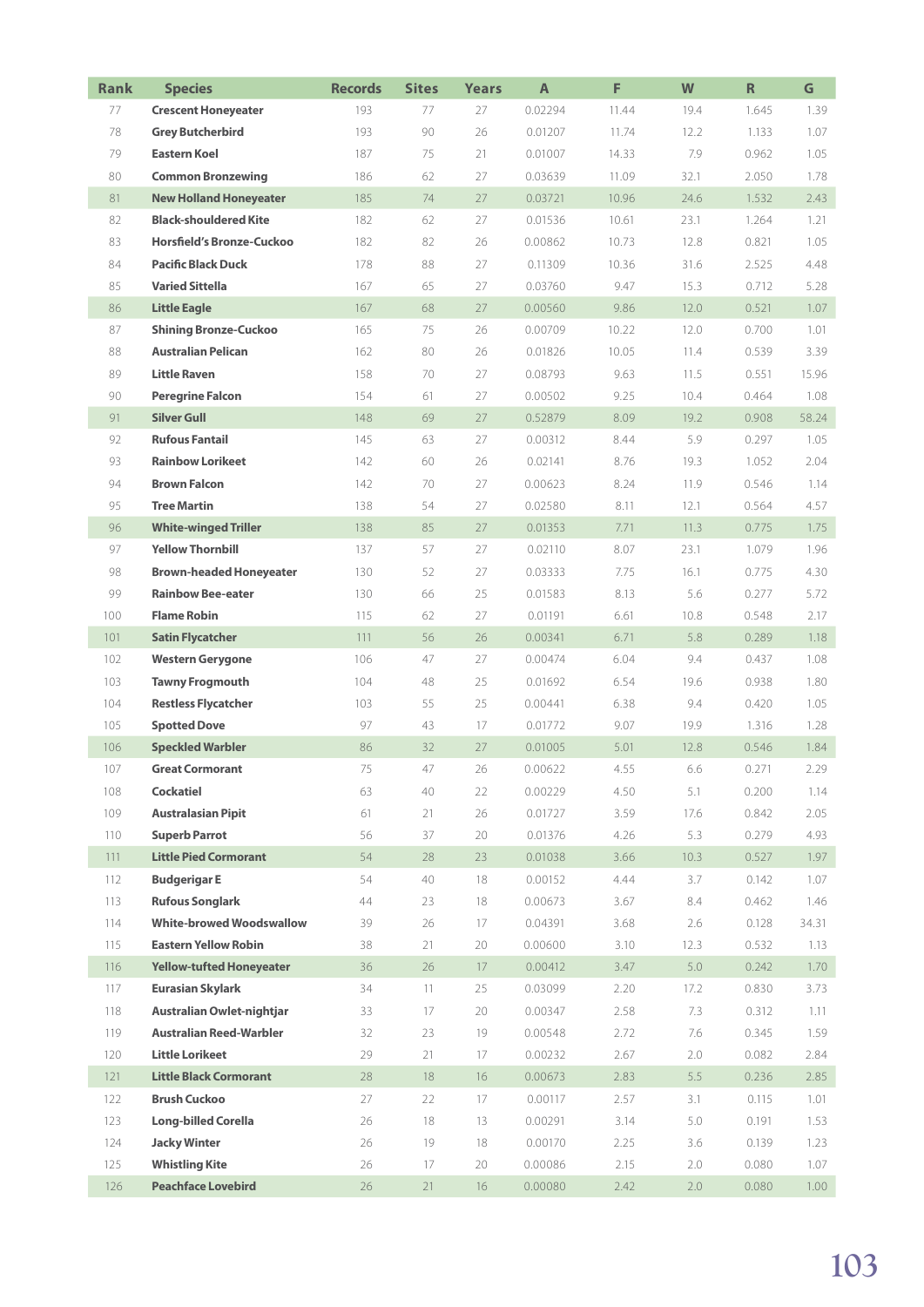| <b>Rank</b> | <b>Species</b>                     | <b>Records</b>  | <b>Sites</b>    | Years           | A       | F    | W       | $\mathbf R$ | G     |
|-------------|------------------------------------|-----------------|-----------------|-----------------|---------|------|---------|-------------|-------|
| 127         | <b>Black Swan</b>                  | 25              | 18              | 15              | 0.01088 | 2.53 | 9.6     | 0.385       | 2.83  |
| 128         | <b>Zebra Finch</b>                 | 25              | 18              | 17              | 0.00280 | 2.26 | 4.3     | 0.165       | 1.69  |
| 129         | <b>Grey Teal</b>                   | 24              | 11              | 15              | 0.00831 | 2.61 | 8.7     | 0.384       | 2.17  |
| 130         | <b>Fork-tailed Swift</b>           | 24              | 19              | 13              | 0.00781 | 2.74 | 1.5     | 0.078       | 9.95  |
| 131         | <b>White-necked Heron</b>          | 24              | 20              | 17              | 0.00084 | 2.34 | 1.9     | 0.078       | 1.09  |
| 132         | <b>Fairy Martin</b>                | 23              | 15              | 12              | 0.00811 | 2.67 | 3.5     | 0.129       | 6.27  |
| 133         | <b>White-bellied Cuckoo-shrike</b> | 22              | 17              | 12              | 0.00110 | 2.95 | 2.8     | 0.110       | 1.00  |
| 134         | <b>Eastern Great Egret</b>         | 22              | 16              | 15              | 0.00104 | 2.27 | 2.6     | 0.096       | 1.08  |
| 135         | <b>Diamond Firetail</b>            | 20              | 7               | 16              | 0.00794 | 1.95 | 5.9     | 0.246       | 3.23  |
| 136         | <b>Golden-headed Cisticola</b>     | 19              | 6               | 15              | 0.00502 | 2.15 | 8.1     | 0.328       | 1.53  |
| 137         | <b>Hooded Robin</b>                | 18              | 9               | 14              | 0.00403 | 2.24 | 5.6     | 0.234       | 1.72  |
| 138         | <b>Pink Robin</b>                  | 17              | 9               | 12              | 0.00084 | 2.18 | 2.0     | 0.072       | 1.17  |
| 139         | <b>Eastern Barn Owl</b>            | 17              | 15              | 12              | 0.00065 | 2.02 | 1.7     | 0.062       | 1.05  |
| 140         | <b>Australasian Darter</b>         | 16              | 11              | 10              | 0.00381 | 2.51 | 5.3     | 0.200       | 1.91  |
| 141         | <b>Major Mitchell's Cockatoo E</b> | 16              | 10              | 8               | 0.00280 | 3.07 | 7.6     | 0.280       | 1.00  |
| 142         | <b>Little Friarbird</b>            | 16              | 13              | 13              | 0.00069 | 2.10 | 1.5     | 0.063       | 1.10  |
| 143         | <b>Australasian Grebe</b>          | 15              | 11              | 9               | 0.00735 | 2.42 | 8.2     | 0.374       | 1.97  |
| 144         | <b>Cattle Egret</b>                | 15              | 9               | 12              | 0.00546 | 2.04 | 3.0     | 0.118       | 4.61  |
| 145         | <b>Eurasian Coot</b>               | 14              | 10              | 11              | 0.11847 | 1.70 | 16.6    | 0.677       | 17.51 |
| 146         | <b>Stubble Quail</b>               | 14              | 8               | 12              | 0.00344 | 1.98 | 5.3     | 0.232       | 1.48  |
| 147         | <b>Australian Ringneck E</b>       | 13              | 7               | 8               | 0.00458 | 1.83 | 14.2    | 0.452       | 1.01  |
| 148         | <b>Bassian Thrush</b>              | 13              | 12              | 10 <sup>°</sup> | 0.00133 | 2.18 | 2.3     | 0.094       | 1.42  |
| 149         | <b>Purple Swamphen</b>             | 12              | 8               | 9               | 0.03429 | 1.75 | 20.7    | 0.795       | 4.32  |
| 150         | <b>Dusky Moorhen</b>               | 12              | 8               | 10              | 0.03247 | 1.65 | 13.8    | 0.512       | 6.35  |
| 151         | <b>Crested Shrike-tit</b>          | 12              | $\,8\,$         | 10 <sup>°</sup> | 0.00539 | 1.94 | 9.5     | 0.403       | 1.34  |
| 152         | <b>Regent Honeyeater</b>           | 12              | 12              | $\,8\,$         | 0.00204 | 2.08 | 2.4     | 0.087       | 2.35  |
| 153         | <b>Grey Goshawk</b>                | 12              | 8               | 10 <sup>°</sup> | 0.00076 | 1.83 | 1.9     | 0.069       | 1.10  |
| 154         | <b>Black Falcon</b>                | 12              | 10              | 8               | 0.00070 | 2.19 | 1.8     | 0.070       | 1.00  |
| 155         | <b>Masked Woodswallow</b>          | 11              | 9               | 8               | 0.01197 | 2.17 | 2.1     | 0.090       | 13.32 |
| 156         | <b>Peaceful Dove</b>               | 11              | 10              | 11              | 0.00050 | 1.51 | 1.4     | 0.050       | 1.00  |
| 157         | <b>Swift Parrot</b>                | 10 <sup>°</sup> | 10 <sup>°</sup> | 7               | 0.00268 | 2.11 | 1.7     | 0.066       | 4.07  |
| 158         | <b>Northern Mallard</b>            | 10 <sup>°</sup> | $\overline{2}$  | 10 <sup>°</sup> | 0.00185 | 1.87 | 2.4     | 0.109       | 1.70  |
| 159         | <b>White-headed Pigeon</b>         | 10              | 10              | 8               | 0.00159 | 2.08 | 3.1     | 0.130       | 1.22  |
| 160         | <b>White-bellied Sea-Eagle</b>     | 10 <sup>°</sup> | 8               | 9               | 0.00051 | 1.92 | 1.2     | 0.051       | 1.00  |
| 161         | <b>Brown Quail</b>                 | 9               | 3 <sup>1</sup>  | 9               | 0.00398 | 1.71 | 4.3     | 0.175       | 2.28  |
| 162         | <b>Glossy Black-Cockatoo</b>       | 9               | 9               | 6               | 0.00371 | 2.37 | 3.2     | 0.117       | 3.18  |
| 163         | <b>Brown Songlark</b>              | 9               | 7               | 6               | 0.00111 | 2.17 | $2.5\,$ | 0.094       | 1.18  |
| 164         | <b>Channel-billed Cuckoo</b>       | 9               | 8               | 6               | 0.00060 | 2.55 | 1.5     | 0.060       | 1.00  |
| 165         | <b>Scarlet Honeyeater</b>          | 9               | 9               | 7               | 0.00055 | 2.03 | 1.3     | 0.055       | 1.00  |
| 166         | <b>Southern Whiteface</b>          | $8\,$           | 6               | 8               | 0.00090 | 1.80 | 1.4     | 0.061       | 1.48  |
| 167         | <b>Ring-necked Parakeet E</b>      | 8               | 5               | 8               | 0.00076 | 1.60 | 2.0     | 0.076       | 1.00  |
| 168         | <b>Black-faced Monarch</b>         | 8               | 7               | 7               | 0.00055 | 1.75 | 1.4     | 0.055       | 1.00  |
| 169         | <b>Chestnut Teal</b>               | 7               | 4               | 7               | 0.01367 | 1.75 | 10.1    | 0.424       | 3.23  |
| 170         | <b>Royal Spoonbill</b>             | 7               | 7               | 6               | 0.00137 | 2.00 | 2.7     | 0.096       | 1.42  |
| 171         | <b>Musk Lorikeet U</b>             | $7\overline{ }$ | 6               | 6               | 0.00098 | 1.67 | 1.3     | 0.053       | 1.86  |
| 172         | <b>Black Kite</b>                  | 7               | 6               | 7               | 0.00038 | 1.55 | 1.0     | 0.038       | 1.00  |
| 173         | <b>Corella Species</b>             | 6               | 6               | $\mathbf{1}$    | 0.08906 | 8.33 | 12.0    | 0.452       | 19.71 |
| 174         | Little Wattlebird U                | 6               | 6               | 4               | 0.00147 | 2.24 | 3.8     | 0.147       | 1.00  |
| 175         | <b>Barking Owl U</b>               | 6               | 4               | 6               | 0.00090 | 1.50 | 2.0     | 0.072       | 1.26  |
| 176         | <b>Common Greenfinch</b>           | 6               | 5               | 6               | 0.00080 | 1.58 | 1.2     | 0.047       | 1.70  |